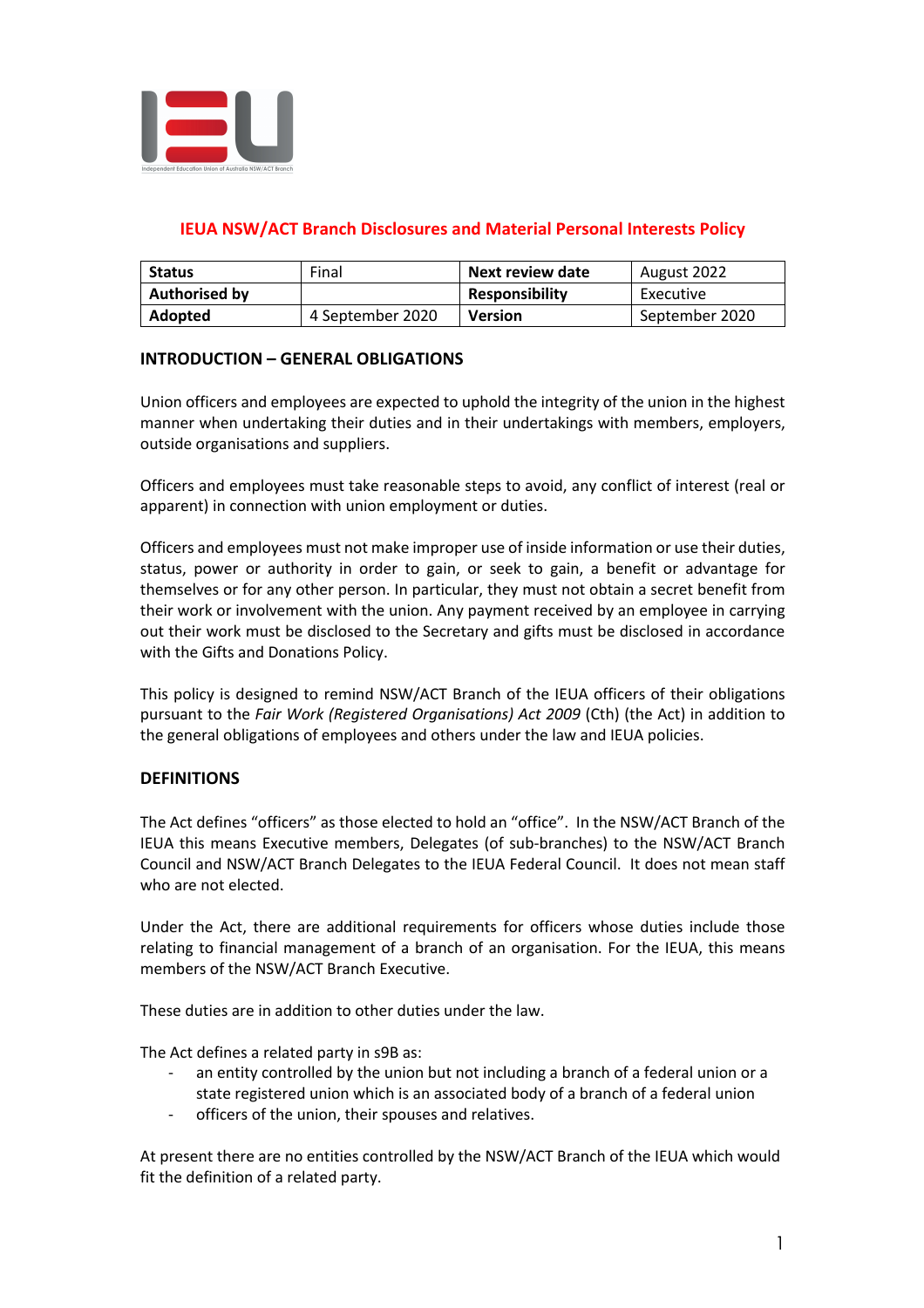# **OFFICER DISCLOSURES**

Section 293B of the Act requires that each officer of the NSW/ACT Branch of the IEUA must disclose remuneration received:

- if they are nominated to a Board by the IEUA or if they are on the Board because they are a Union officer; OR
- they are paid remuneration by a related party of the IEUA in connection with their duties as an officer.

This remuneration must be disclosed in writing to the Branch Executive as soon as it is paid OR as part of a standing disclosure. In the case of a standing disclosure, the officer may advise the amount they expect to receive, but they should update this if the amount changes. At the end of the financial year, officer must advise the Executive in writing of the actual amount received (s293BA and s 293BB). See **Schedule 1** for a template for the standing notice.

This applies to **Branch Delegates to Council** and the **Branch Executive.** 

## **DISCLOSURES BY DISCLOSING OFFICER**

A disclosing officer must disclose a material personal interest as soon as practicable to the Branch Executive (see s293C). In each case, the disclosure must include the details of the interest.

A "disclosing officer" means all members of the **Branch Executive.** 

### **What is a material personal interest?**

The following summary is based on the ROC Factsheet:

'Material personal interest' is not defined in the Act but the same concept used in the *Corporations Act* applies and therefore the same principles are likely to apply.

" Material" means matters that may influence an officer's consideration of a matter relevant to the organisation, including how to vote at the Executive.

"Personal interest" does not have to be financial - for example, it could include cultural or social interests that might influence the officer in voting. A personal interest could also be held by a relative and not the officer themselves, if it could influence the officer.

#### It is not a material personal interest if there is no real possibility of a conflict of interest.

Under the Act, it is NOT an interest if a payment is:

- due to the person being an IEU member or representative of members, and the interest is the same as that of other members (for example, when the Executive endorses settlement of an EA applying to them)
- relating to their pay as an officer (eg for the Secretary, Deputy Secretary, Assistant Secretary or the President)
- relating to a contract that is to be approved by members
- that arises because of a contract with a related party of the union and the Executive member is on the board of that body
- covered in a standing notice of disclosure.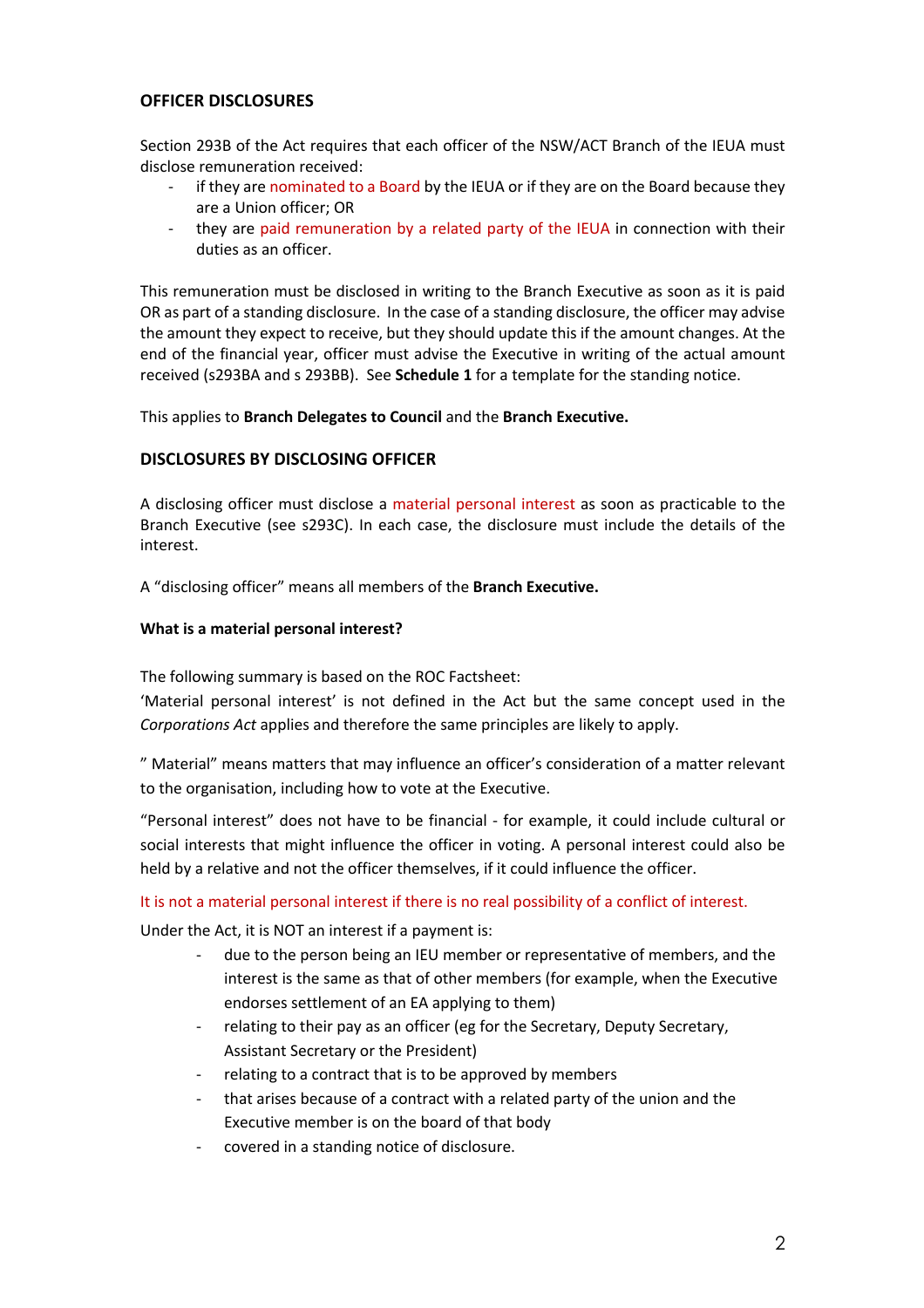### **What do you do if you have a material personal interest?**

You have to disclose it (including the details).

The disclosure must be in orally or in writing and the disclosure must be recorded in the minutes of the Branch Executive. To assist with this, an additional item will be placed on the Branch Executive agenda for Disclosures of Material Personal Interest.

An officer may also give a standing notice of an interest - a copy of this notice must be given to each member of the Executive and must also be recorded in the minutes of the meeting at which it was tabled, or if not tabled at a meeting, at the next meeting of the Executive. See **Schedule 1** for a template for the standing notice.

Officers must advise the Executive in writing of any changes, additions or variations to the material personal interest within one month of any change of circumstances, using **Schedule 1**.

### **DISCLOSURES OF PAYMENTS TO RELATED PARTIES**

The Act also requires that there is a declaration of payments to a related party of the Branch, but this does not apply where the payment is to an officer of the union and the payment is remuneration or reimbursement of expenses or where the payment is a deduction from remuneration paid to an officer.

### **OFFICER AND RELATED PARTY DISCLOSURE STATEMENT**

At the end of each financial year, the NSW/ACT Branch of the IEUA must make available to members an Officer and Related Party Disclosure Statement that includes details of the remuneration paid to the five highest paid officers and payment to related parties.

#### **COMPLIANCE AND REVIEW OF THIS POLICY**

At least biennially, the Executive will undertake a review of the operation of this policy to ensure that the policy is adequately regulating the financial governance of the union and that the policy is subject to full compliance.

The Secretary will ensure that all relevant policies and procedures are made available to officers and that appropriate training (including an induction process) is offered to ensure they understand the union's financial policies and procedures and their own responsibilities.